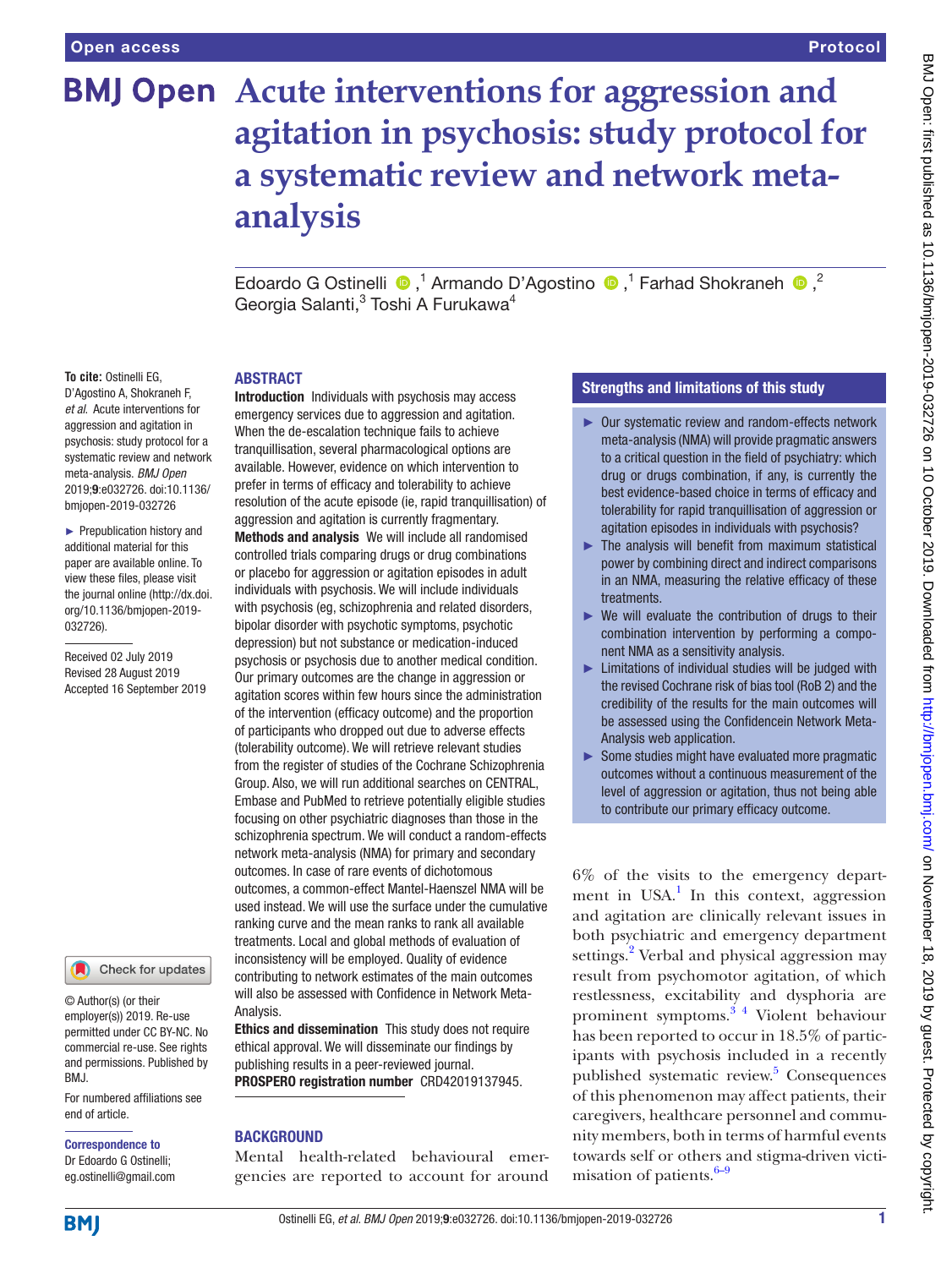When facing acutely aggressive and agitated individuals, guidelines recommends clinicians to assess the feasibility of management with de-escalation techniques. Should this be deemed unpractical or proven ineffective, a pharmacological approach is the mainstay for rapid tranquillisation.<sup>10 11</sup> Several systematic reviews have evaluated the comparative efficacy and safety of pharmacological interventions from randomised controlled trials (RCTs) in schizophrenia spectrum illness.<sup>12–24</sup> These reviews contributed currently available policy-making policies: for instance, NICE guidelines recommend the use of lorazepam or the combination of haloperidol and promethazine as pharmacological interventions for aggression and agitation in the context of schizophrenia spectrum illnesses.<sup>11</sup>

However, evidence supporting these recommendations is still fragmentary and a comprehensive ranking of all treatments evaluated in RCTs is still lacking. Also, several interventions lack of head-to-head comparisons with recommended and available treatment options. For example, none of the identified RCTs compared the intramuscular administration of the second-generation antipsychotic aripiprazole with either lorazepam or the haloperidol and promethazine combination. $\frac{11\,20}{20}$ 

Network meta-analysis (NMA) is a statistical technique that provides estimates through direct and indirect comparisons and allows to assess the relative ranking of different treatments, ultimately resulting in increased precision[.25](#page-6-8) Objective of this systematic review and NMA is to compare available pharmacological interventions in terms of efficacy and tolerability in the acute treatment of aggression and agitation episode (ie, rapid tranquillisation) in adults with psychosis presenting to an acute care setting. In order to ensure our findings to be pragmatic and to provide clinically meaningful recommendations, we will focus on the transdiagnostic concept of psychosis when not induced by substance or medication use or other medical conditions.

## **METHODS**

We submitted this study protocol to PROSPERO (CRD42019137945). Methods for this systematic review and NMA have been developed following the Preferred Reporting Items for Systematic Review and Meta-Analysis (PRISMA) guideline for systematic review and meta-analysis protocols (PRISMA-P, [online supplementary file 1](https://dx.doi.org/10.1136/bmjopen-2019-032726)), the extension statement for NMA (PRISMA-NMA, [online](https://dx.doi.org/10.1136/bmjopen-2019-032726) [supplementary file 2](https://dx.doi.org/10.1136/bmjopen-2019-032726)) and proposed additional considerations for protocols of systematic reviews including NMA.<sup>26-29</sup>

## Criteria for considering studies for this review Types of studies

RCTs reported as double-blind will be included. Singleblind and open studies will be included but the effect of their inclusion will be evaluated in a sensitivity analysis. Quasi-randomised studies (eg, allocating by using

alternate days of the week) will be excluded. Cross-over and cluster randomised trials will be included. Studies where sequence generation was at high risk of bias or where allocation was clearly not concealed will not be included.

#### Types of participants

Individuals aged 18 years or older, of both sexes, showing psychotic symptoms and an aggression or agitation episode deemed to be in need of pharmacological tranquillisation. We will also include studies in which baseline mean scores of an aggression or agitation rating scale suggest the need of pharmacological tranquillisation (eg, Positive and Negative Syndrome Scale Excited Component (PANSS-EC)≥14, Modified Overt Aggression Scale (MOAS)≥4). The impact of including these studies will be analysed (refer to the Exploring heterogeneity, inconsistency and sensitivity analyses section). Studies will be considered eligible only if psychotic symptoms are thought to be secondary to an established psychiatric diagnosis (eg, schizophrenia, schizophreniform disorder, schizoaffective disorder, delusional disorder, brief psychotic disorder, bipolar mania or depression with psychotic features, psychotic depression) in at least 50% of the randomised population. Psychotic disorders induced by substances or medications or due to another medical condition (eg, dementia, Parkinson's disease, autoimmune disorders, neurodevelopmental disorders) will not be considered eligible. Peri-partum psychosis will not be considered eligible. A concurrent secondary diagnosis of another psychiatric disorder will not be considered as exclusion criteria. Treatment settings may be the outpatient emergency departments or the hospital wards.

#### Types of interventions

We aim to synthesise available data for first-generation antipsychotics, second-generation antipsychotics, benzodiazepines, antihistaminic drugs and valproic acid or their combinations. We will obtain information about the interventions of interest from head-to-head and placebo-controlled trials (ie, pill or pharmacological placebo). Inclusion of placebo-controlled trials may contribute via indirect evidence to the treatment comparisons of interest by increasing the precision and allowing additional connections in the network. Pharmacological interventions not described above will be considered for post-hoc inclusion in the network within the context of the joint randomisability assumption by evaluation of their effect as rapid tranquilliser. Interventions (drugs or drug combinations) may be administered via any route of administration consistent with the rapid tranquillisation aim (ie, long-acting injectable antipsychotics are not eligible since they aim at maintenance treatment). Any dosing strategy (ie, flexible or fixed) will be allowed. We will allow multiple administrations and we will consider them when evaluating the eligibility of dosages and fairness of comparisons for the primary efficacy outcome. Multiple administrations, when not delivered following a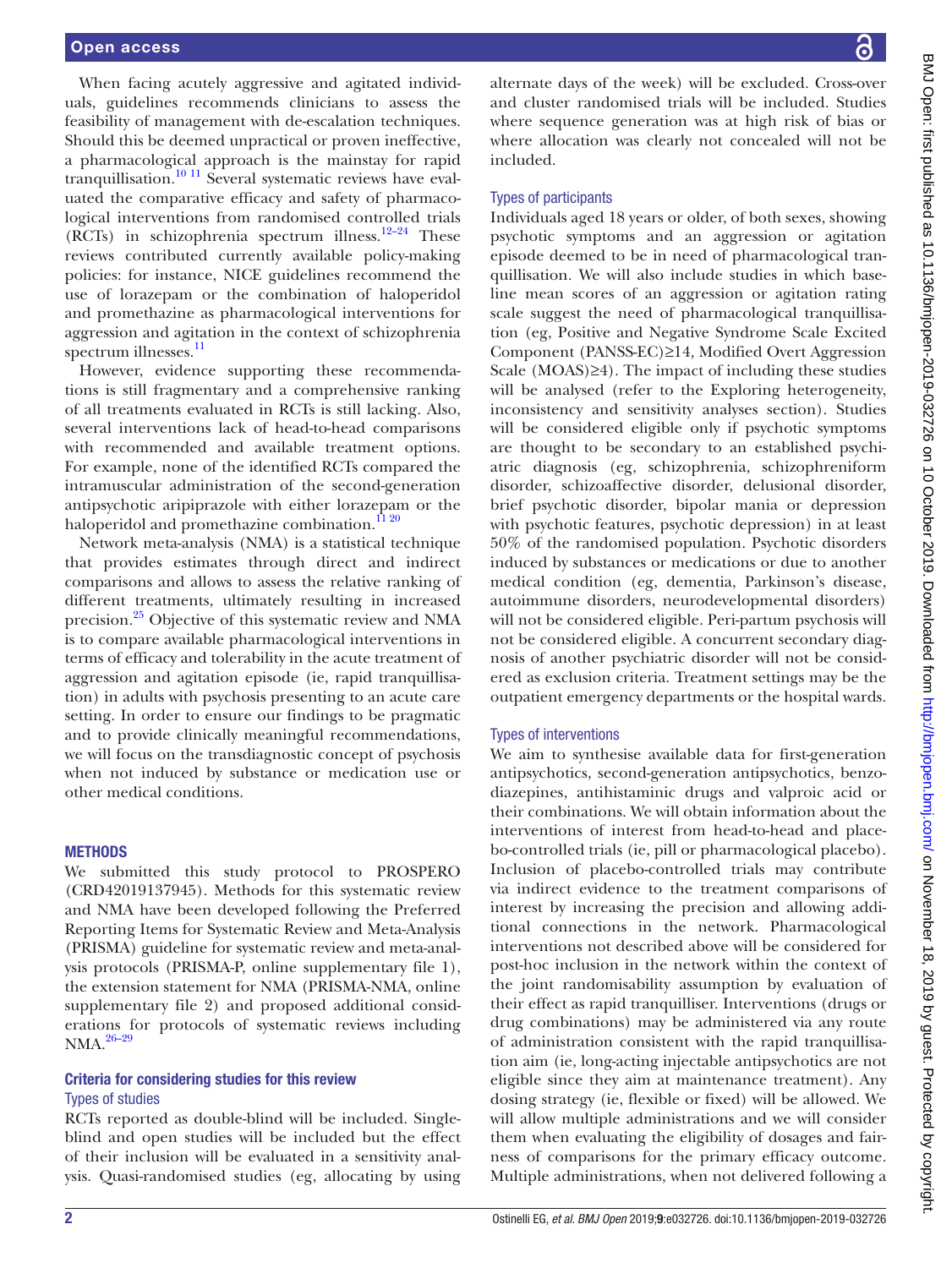fixed schedule, will contribute to the 'individuals needing additional interventions' outcome. We will include only study arms in which individuals have been randomised to drugs within the recommended dose range for aggressive or agitated individuals with psychosis.<sup>30</sup> Should these not be available in the current literature, we will consider licensed dose ranges for psychiatric or, if absent, medical conditions. If a study included arms with both approved and unapproved doses, we will include only those arms that employed eligible doses. Should a comparison include different dosages of the same drug, we will consider them as a single node as long as the dosages are within the eligible range. Therefore, studies comparing the same drug at different dosages without another intervention will not contribute the network. For studies with a fixed dosing strategy, we will consider the planned dosage as the administered one. If a study employs a flexible dosing strategy, we will abide by the following hierarchy: (1) mean dose within 48hours since the first administration; (2) mean dose until the end of the study; (3) average between the minimum and maximum doses allowed. Fairness of dose comparisons in head-to-head trials will be evaluated in a sensitivity analysis. Drug monotherapies and drug combinations within eligible dose ranges will be treated initially as different nodes in the network.

## Outcome measures

Our primary outcomes are:

1. Efficacy (as continuous outcome)—aggression or agitation scores as close to 2hours as possible since administration of the intervention (range:>0,≤6hours). Endpoint scores will be preferred to change scores, if both are reported. We will employ validated rating scales or subscales commonly used to evaluate aggression or agitation including but not limited to Behavioral Activity Rating Scale,<sup>31</sup> Corrigan Agitated Behavior Scale, $32$  Overt Agitation Severity Scale,  $33$ MOAS<sup>[34 35](#page-7-2)</sup> or PANSS-EC.<sup>36</sup> If more than one scale has been administered, we will prioritise scales measuring aggression over agitation and scales over subscales. It is likely that across included trials different rating scales have been used to measure the same outcome.<sup>3</sup> To overcome this, we plan to harmonise continuous outcomes to a common metric (ie, standardised mean difference (SMD)). We acknowledge that during a trial additional drugs may be administered as rescue drug to give relief from adverse events. Should this occur, we will use the closest time point to 2hours after baseline at which additional drugs have not yet been administered. Should this be unavailable, we will include data only if administration of rescue drugs was not unbalanced between the groups (eg, mean value of daily administered milligrams) and we will evaluate the impact of their inclusion in a sensitivity analysis (refer to the Exploring heterogeneity, inconsistency and sensitivity analyses section). If both aggression and agitation data are collected within the same trial at the preferred time points, we will choose the aggression one since it

is more representative of clinical urgency. If only agitation outcomes have been measured or reported, we will use this as a proxy of aggression outcome.

- 2. Tolerability (as dichotomous outcome)—dropouts due to adverse events as close as to 24hours since the administration of the intervention (range:  $>0$ ,  $\leq$ 7 days). Our secondary outcomes include:
- 1. Efficacy (as continuous outcome)—aggression or agitation scores as close to 24hours as possible since the administration of the intervention (range:  $>6$ , ≤48hours).
- 2. Efficacy (as dichotomous outcome)—proportion of individuals needing one or more additional interventions (ie, additional administration of any drugs to achieve tranquillisation, needing restraints or seclusion) up to 6hours since the administration of the intervention (range: >0, ≤6hours). When the number of individuals in need of additional treatment is reported specifically for every adjunctive care option, summing these data may lead to double counting issues (ie, individuals who needed two or more different additional interventions). Hence, we will abide by the following order: (1) additional administration of any drugs, (2) needing restraints and (3) needing seclusion.
- 3. Efficacy (as dichotomous outcome)—proportion of individuals needing an additional intervention (ie, additional administration of any drugs to achieve tranquillisation, needing restraints or seclusion) up to 48hours since the administration of the intervention (range: >0, ≤48hours). Outcomes will be prioritised as stated above.
- 4. Tolerability (as dichotomous outcome)—proportion of individuals with at least one serious side effect as close to 24hours as possible since the administration of the intervention (range:  $>0$ ,  $\leq$ 7 days). We define 'serious' side effects as stated by the original investigators.

For the efficacy outcomes, should two available measurements be equidistant from the predefined time point we will prioritise earlier time points within the above stated range. For the tolerability outcomes, should the same conditions apply we will prefer later estimates over the earlier if both are eligible.

## Search strategy

We will search the Cochrane Schizophrenia Group register for studies relevant to aggression and agitation in schizophrenia spectrum illnesses. In this study-based register, searching the major concept retrieves all the synonyms and relevant studies because all the studies have already been organised based on their interventions and linked to the relevant topics. This allows rapid and accurate searches that reduce waste in the next steps of systematic reviewing.<sup>[38 39](#page-7-5)</sup> This register is compiled by systematic searches of major resources (AMED, 1985–present; BIOSIS, 1969–present; CENTRAL, not applicable; CINAHL, 1982–present; ClinicalTrials. Gov, 2000–present; Embase, 1974–present; ISRCTN, 2000–present; MEDLINE, 1946–present; PsycINFO,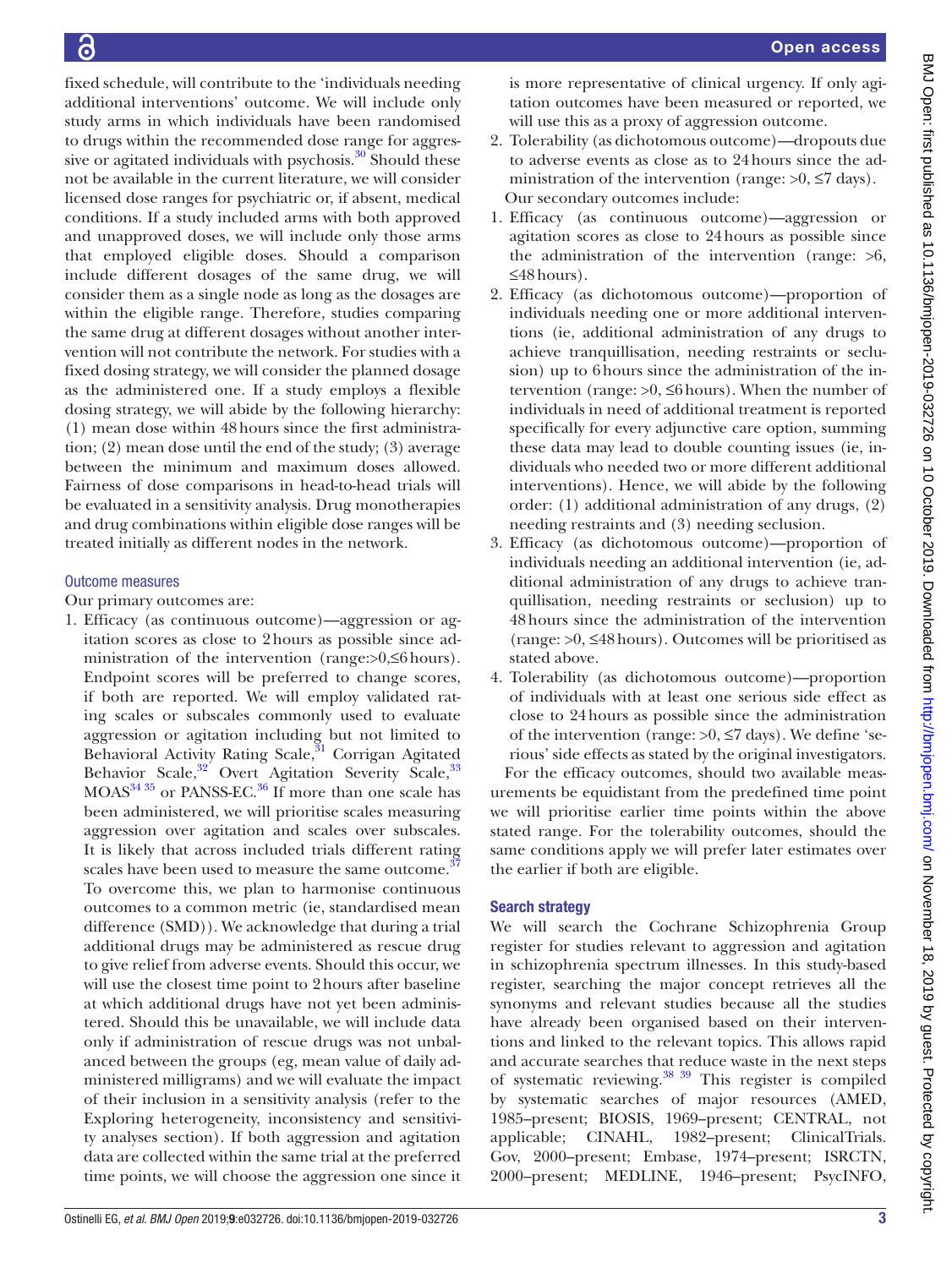1806–present; PubMed, 1946–present; WHO ICTRP, 2000–present) and their monthly updates, ProQuest Dissertations and Theses A&I (1637–present) and its quarterly update, Chinese databases (CNKI, 1994– present; SinoMed, 1978–present; VIP, 1989–present; Wanfang, unclear–present) and their annual updates, hand-searches, grey literature and conference proceedings.[40](#page-7-6) There is no language, date, document type, or publication status limitations for inclusion of records into the register. An additional search on CENTRAL (not applicable), Embase (1974-present) and PubMed (1946 present) databases will be performed with keywords relevant to psychotic depression, episodes of bipolar mania or depression with psychosis, delusional disorder and psychotic symptoms, combined with condition-specific (eg, aggression, agitation) and study type-specific (eg, random, RCT) terms. We plan no restrictions in terms of language, country or publication period for this search. We will also inspect similar systematic or non-systematic reviews as additional sources of potentially eligible trials. Search queries, dates and number of identified records will be published in the supplementary material and depicted in a PRISMA flowchart.

#### Studies selection

Two members of the team will independently review any identified record. In case of disagreement, the record will be included to assess its eligibility at the full-text phase. Two members of the team will independently review the full text of retrieved potentially eligible studies. We will develop a checklist of eligibility criteria to ease the systematic assessment of the retrieved full texts. We will resolve any disagreement by discussion with a third member of the team. Identified records referring to the same trial (ie, secondary publication) will be collated. We will classify trials according to the Cochrane Handbook definitions in four mutually exclusive categories (ie, included, excluded, awaiting assessment, ongoing). $^{41}$  $^{41}$  $^{41}$  We will list the reasons for exclusion and any other relevant comment in the supplementary material. We will contact original investigators of the trials to retrieve any additional information deemed useful. In case of no response, we will send weekly reminders up to 3weeks (ie, three reminders). We will report in the supplementary material any attempt to contact original investigators and the extent of their contribution (eg, information and/or data provided, no answer).

## Data extraction

We will design and use a structured data extraction form to ensure consistency of extracted information and data. We will extract the following data:

- Methods: date of the study, study design, randomisation (ie, individual or cluster), number of study centres.
- ► Participants: number, proportion of first-episode patients, gender, age, underlying treatments, inclusion and exclusion criteria, co-morbid disorders.
- BMJ Open: first published as 10.1136/bmijopen-2019-032726 on 10 October 2019. Downloaded from http://bmjopen.bmj.com/ on November 18, 2019 by guest. Protected by copyright. BMJ Open: first published as 10.1136/bmjopen-2019-032726 on 10 October 2019. Downloaded from <http://bmjopen.bmj.com/> BMJ Open: First published by copyright.
- Interventions: dose, dose range, dosing strategy, frequency of administration, route of administration, use of rescue medication.
- ► Outcomes: definition, measures, timing of assessment.
- ► Others: sponsorship or funding for trial (eg, industry, academic), notable conflict of interests of trial original investigators.

Data estimates retrievable by graphs will be extracted (eg, mean, SD) using Plot Digitizer, an electronic ruler.<sup>[42](#page-7-8)</sup> If both the SD and the SE are missing but p values or CIs are available, we will calculate SDs following the Cochrane Handbook guidelines. $43$  Should the original publication provide continuous data relevant to an outcome hereby specified as dichotomous, we will impute response rates from means and SD by employing a validated imputation method.<sup>[44](#page-7-10)</sup>

## Missing outcome data

To overcome the issue of missing outcome data, we aim at replicating the methods previously employed in a recent NMA on depression.<sup>45</sup> For continuous outcomes, when data for a specific outcome is available for both intention-to-treat and per-protocol populations, preference will be given to the former. We will prefer data based on mixed-effect models of repeated measurements, multiple imputation or any other appropriate imputation methods over last-observation-carried-forward data.<sup>46</sup> We will exclude participants with missing outcome data from the analysis. For the dichotomous efficacy outcome, we will assume that participants with missing outcome data failed to achieve an adequate response. Dropouts from assessment will be assumed not to have changed from baseline for the given outcome: not in need of additional interventions in terms of efficacy outcomes, and not having developed an adverse effect in terms of tolerability outcomes. We will evaluate the appropriateness of the imputation method in the Risk of bias judgement section.

## Unit of analysis issues

We will extract data from cross-over studies only for the first phase (ie, before cross-over) to avoid including data potentially affected by the carry-over effect. However, given that we will extract data from relatively short trials, we expect cross-over effect to be unlikely. In trials that employ 'cluster randomisation' (eg, by practice or clinician), we will extract data adjusted for the clustering effect. If these are not available, we will extract unadjusted data and divide the sample size (for continuous outcomes) or both sample size and number of events (for dichotomous outcomes) by the design effect, defined as  $follows<sup>47</sup>$ :

Design effect = 
$$
1 + (m-1)
$$
 ICC

where *m* denotes the mean number of participants per cluster and ICC is the intra-cluster correlation coefficient, an estimate of the relative variability within and between clusters.[48](#page-7-14) If the ICC is not reported, we will assume it to be  $0.1.^{49}$  $0.1.^{49}$  $0.1.^{49}$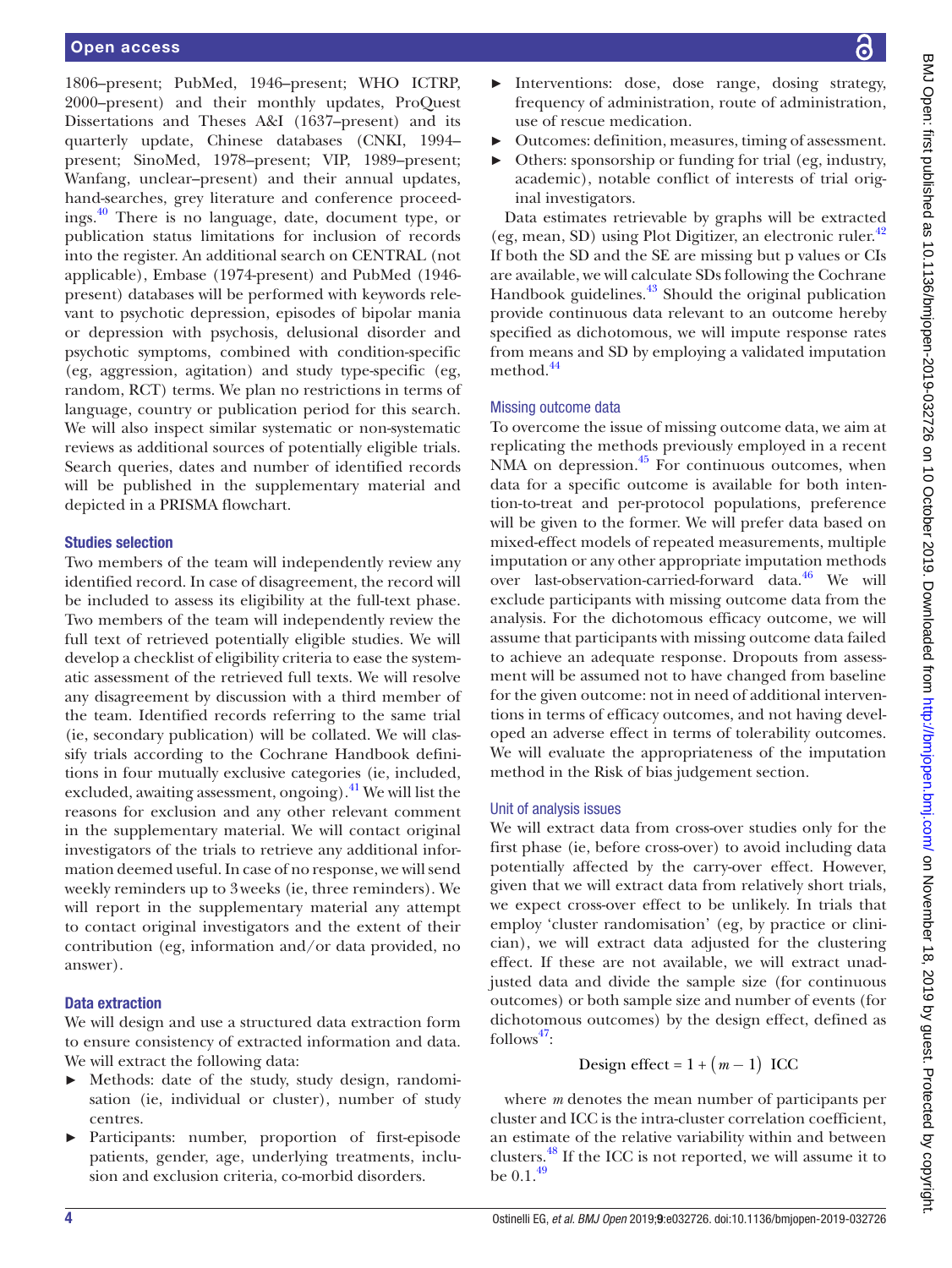# Comparability of dosages

Some trials may have employed unfair dose comparisons, possibly biasing the resulting estimate. To overcome this, we will add a dichotomous variable to indicate whether the comparison was fair by narrowing the eligible range of doses (ie, excluding lower and upper 20% of doses of the recommended or licensed ranges). Should a combination include two or more drugs at different levels of the range of doses, we will rate the combination according to the drug at the higher one (ie, hierarchically as upper range, mid-range, lower range).

## Risk of bias judgement

To evaluate the risk of bias, we will use the revised Cochrane risk of bias tool for randomised trials (RoB 2)  $(V.9, \text{July } 2019)$ .<sup>[50](#page-7-16)</sup> Two independent raters will perform the evaluation following the full guidance document and using the provided Excel tool. In case of disagreement, consensus will be reached either by discussion or by consultation of a third member of the team. Studies contributing to least one primary outcome will be assessed in the following domains: bias arising from the randomisation process, bias arising from identification or recruitment of individual participants within clusters (only for cluster-randomised trials), bias due to deviations from intended interventions (effect of assignment to the interventions at baseline), bias due to missing outcome data, bias in measurement of the outcome, bias in selection of the reported result.

Should a study contribute to both primary outcomes, we will provide two outcome-specific separate risk of bias judgements.

# Additional domains

Additionally, we will evaluate the influence of sponsorship and notable conflict of interest, defined as follow:

- Sponsorship (arm-level): (1) funded by a pharmaceutical company with an active interest or (2) one or more authors were employees of such company.
- ► Notable conflict of interest (arm-level): (1) funded by a pharmaceutical company with an active interest, (2) one or more authors were employees of a company with an active interest, (3) having received speaker fees or honoraria from a company with an active interest or (4) having disclosed any other notable conflict of interest.

These two domains will not contribute towards the overall risk of bias judgement but will be separately addressed (refer to the Exploring heterogeneity, inconsistency and sensitivity analyses section).

# Overall risk of bias judgement

Studies will be classified according to the guidance manual for RoB  $2^{50}$ :

- ► Overall 'low risk of bias' if all the considered domains are rated to be at low risk of bias.
- ► Overall 'some concerns' if (1) at least one of the considered domains is rated to raise concern and (2)

none of the considered domains is rated to be high risk of bias.

► Overall 'high risk of bias' if (1) at least one of the considered domains is rated to be at high risk of bias (irrespective of which domain is being assessed) or (2) the study is judged to raise concerns in multiple domains.

# Statistical synthesis of study data

## Characteristics of included studies and information flow in the network

We will provide descriptive statistics for the characteristics of trial and study population across eligible trials and also visualise relevant information by producing a network diagram. To understand which comparison contributes the most to the network estimate and how it affects the estimate, the percentage contribution of each direct meta-analysis will be described in a contribution matrix  $table.<sup>51</sup>$  $table.<sup>51</sup>$  $table.<sup>51</sup>$ 

# Pairwise meta-analyses

We will synthesise data of each pairwise comparison to obtain SMDs for continuous outcomes and ORs for dichotomous outcomes, and their 95% CIs. Assuming that different studies are measuring different but related treatment effects, we will use a random-effects model. We will compare the estimated distribution of the heterogeneity variance  $\tau^2$  to predictive distributions, as described elsewhere.<sup>52</sup>53

# Assessment of the transitivity assumption

The transitivity assumption is the basic premise of a NMA. Distribution of clinical and methodological variables likely to act as effect modifiers will be investigated.<sup>54 55</sup> We assume that individuals who fulfil the inclusion criteria are, in principal, equally likely to be randomised to any of the interventions of interest (ie, jointly randomisable). When additional evidence of intransitivity is lacking and potential effect modifiers have similar distribution across the included studies, NMA is likely to give valid results. We acknowledge that aggression and agitation might be conceived as different behavioural aspects. However, we will assume that individuals with psychotic symptoms and high levels of either aggression or agitation will have a similar clinical presentation and will receive similar interventions. Aggression or agitation due to psychotic symptoms induced by substance or medication use or due to a medical condition may moderate efficacy and tolerability of rapid tranquillisation interventions. For instance, antipsychotics are usually preferred over benzodiazepines in individuals with alcohol intoxication because of the risk of respiratory depression, while for other substances interventions other than antipsychotics are often prioritised to avoid increasing cardiotoxicity risk.<sup>56</sup> Despite this, clinical presentation of these conditions in the acute setting may be difficult to distinguish. To overcome this, we restricted eligible studies to those focusing (ie,  $\geq 50\%$ ) of total recruited sample) on individuals with psychosis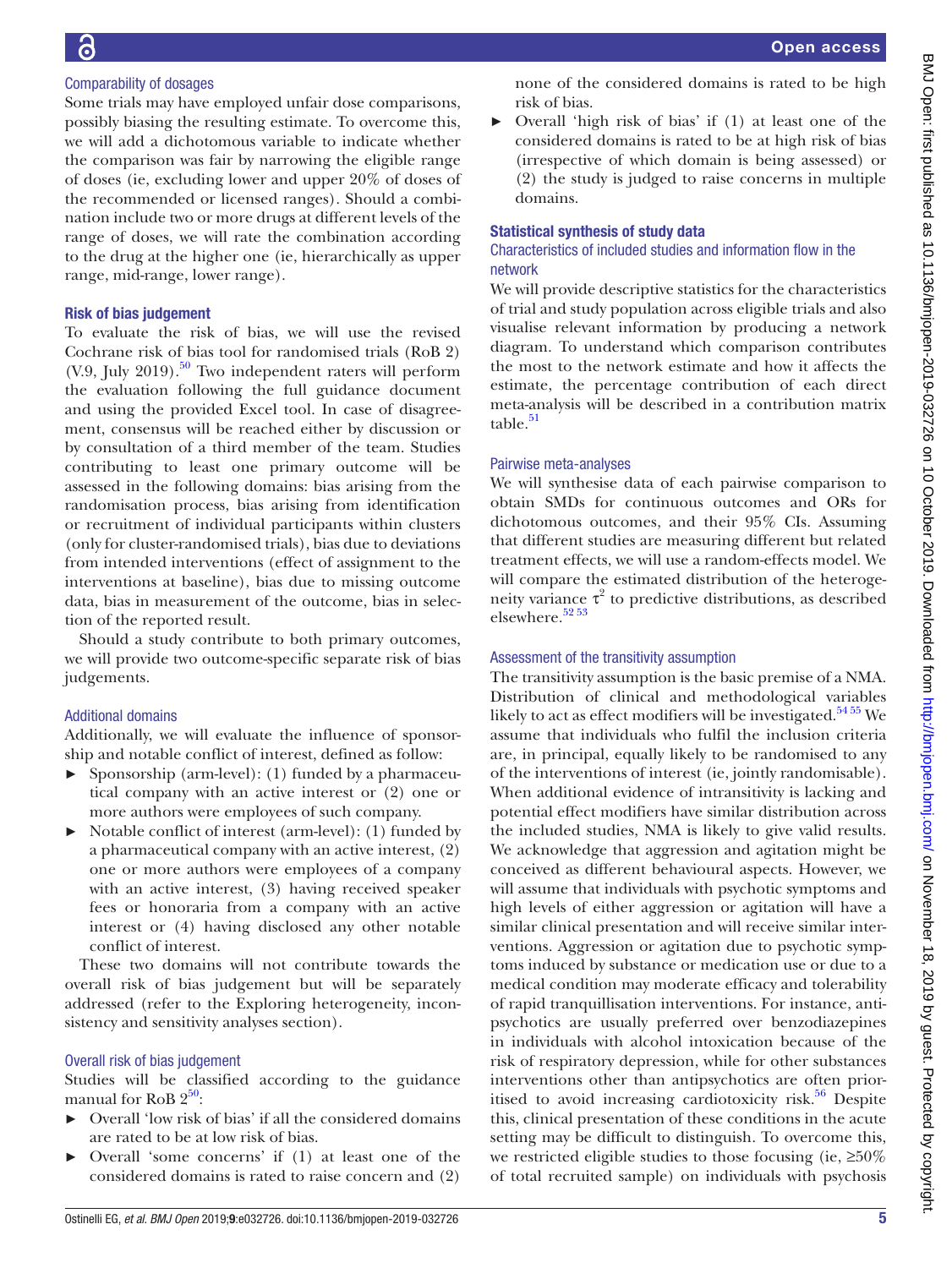not induced by external causes or medical conditions. We do not expect these last to be an effect modifier of efficacy or tolerability of rapid tranquillisation interventions. Therefore, inclusion of diagnoses other than schizophrenia should not threat the plausibility of our transitivity assumption.

Other clinical or methodological variables that may influence our primary outcomes are year of study, age, baseline severity of aggression or agitation, baseline severity of mental state, comorbid substance or alcohol abuse (secondary diagnosis). We will investigate the distribution of these variables across studies grouped by comparison.

#### Network meta-analyses

If undertaking NMA is deemed appropriate as described above, we will perform a joint synthesis of all trials per outcome. Network diagrams for all the included studies and for the subsets contributing each outcome will be produced. For dichotomous outcomes of rare events, we will perform a common-effect Mantel-Haenszel NMA.<sup>57</sup> For all other outcomes, we will employ a random-effects NMA assuming a single heterogeneity parameter for all comparisons in each network. We will present summary estimates (ie, SMD, OR) for all pairwise comparisons in a league table. We will also provide the prediction intervals to assess how much the common heterogeneity affects the relative effect with respect to the additional uncertainty anticipated in a future study. We will calculate the probability for each drug to be ranked at each possible place and will present them in rankograms.<sup>58</sup> To assess how likely it is for each drug to 'beat' most of its competitors in each outcome, we will calculate the SUCRA and the mean rank for each drug per outcome.<sup>58</sup>

## Assessment of inconsistency

The statistical manifestation of transitivity is termed consistency, which relies on agreement between direct and indirect estimates.[25](#page-6-8) Since consistency can be assessed only in the presence of both direct and indirect evidence (ie, closed loop), when these are absent—by definition there cannot be inconsistency. Absence of statistical inconsistency never ensures the validity of transitivity, which itself remains an assumption. $59$  When closed loops are present in the network, inconsistency may result from variation of effect modifiers across treatment comparisons. [60](#page-7-24) To evaluate inconsistency, we will employ both local and global methods.<sup>54 59</sup> We will employ the 'separating indirect from direct evidence approach', which separates direct evidence from indirect evidence to evaluate local consistency,[59 61](#page-7-23) and the design-by-treatment interaction test to evaluate consistency in the entire network. $62\,63$ 

#### Exploring heterogeneity, inconsistency and sensitivity analyses

We expect small amounts of heterogeneity and inconsistency to be present. We will perform the following subgroup analyses for our two primary outcomes: 1. Sponsorship/notable conflict of interest.

- 2. Arms with a proportion equal to or greater than 50% of participants with comorbid substance-use disorders.
- 3. Route of administration. In case of combined treatment with different routes of administration, we will classify it according to the drug at the higher level of range of doses (ie, hierarchically as upper range, midrange, lower range). Should it be the same, we will classify it as 'intramuscular'.

We will also perform the following sensitivity analyses on the primary outcomes:

- 1. Blinding (ie, double-blind vs non double-blind).
- 2. Only studies with balanced dosages, by excluding arms with eligible but unfair dose comparison.
- 3. Only studies with an overall low risk of bias.
- 4. Contribution of combining drugs. If feasible, we will perform a component NMA assuming an additive contribution of single drugs to drug combinations (ie, drug A and drug B to estimate the combination AB), and no interaction between the two. In this sensitivity analysis, we will group together all the benzodiazepine interventions both for single drugs and drug combinations.
- 5. Administration of rescue drugs to evaluate the impact of including in the network studies in which rescue drugs were allowed but whose administration was not unbalanced.
- 6. Studies with specific inclusion criteria for agitation or aggression, by excluding studies with baseline mean levels suggesting the need for an intervention.

## Selection bias

We will use comparison-adjusted and contour-enhanced funnel plots to explore whether results differ between imprecise and more precise trials.<sup>[51 64](#page-7-17)</sup>

#### Model implementation

We will fit all models in R. We will use the *meta* package to perform pairwise meta-analyses. $65$  All the random-effects NMA will be fit using the *netmeta* package assuming a common  $\tau^{2.66}$  $\tau^{2.66}$  $\tau^{2.66}$ 

#### Assessment of the confidence in the evidence from NMA

To assess the confidence we can place in the relative treatment effects estimated in NMA, we will use the Confidence in Network Meta-Analysis (CINeMA) framework, implemented in the web application [https://cinema.](https://cinema.ispm.unibe.ch) [ispm.unibe.ch.](https://cinema.ispm.unibe.ch) CINeMA evaluates the credibility of the findings across the following domains: within-study bias, across-studies bias, indirectness, imprecision, heterogeneity and incoherence.<sup>67 68</sup> Imprecision, heterogeneity and incoherence domains require to specify a clinically important size of effect on the scale of the considered effect measure. We will set the following margin of non-equivalence: (1) active versus active comparison, a SMD of 0.1 for continuous outcome (severity of aggression/agitation) and an OR of 2.0 for dichotomous outcome (dropouts due to adverse events). We will apply these criteria to both active versus active and active versus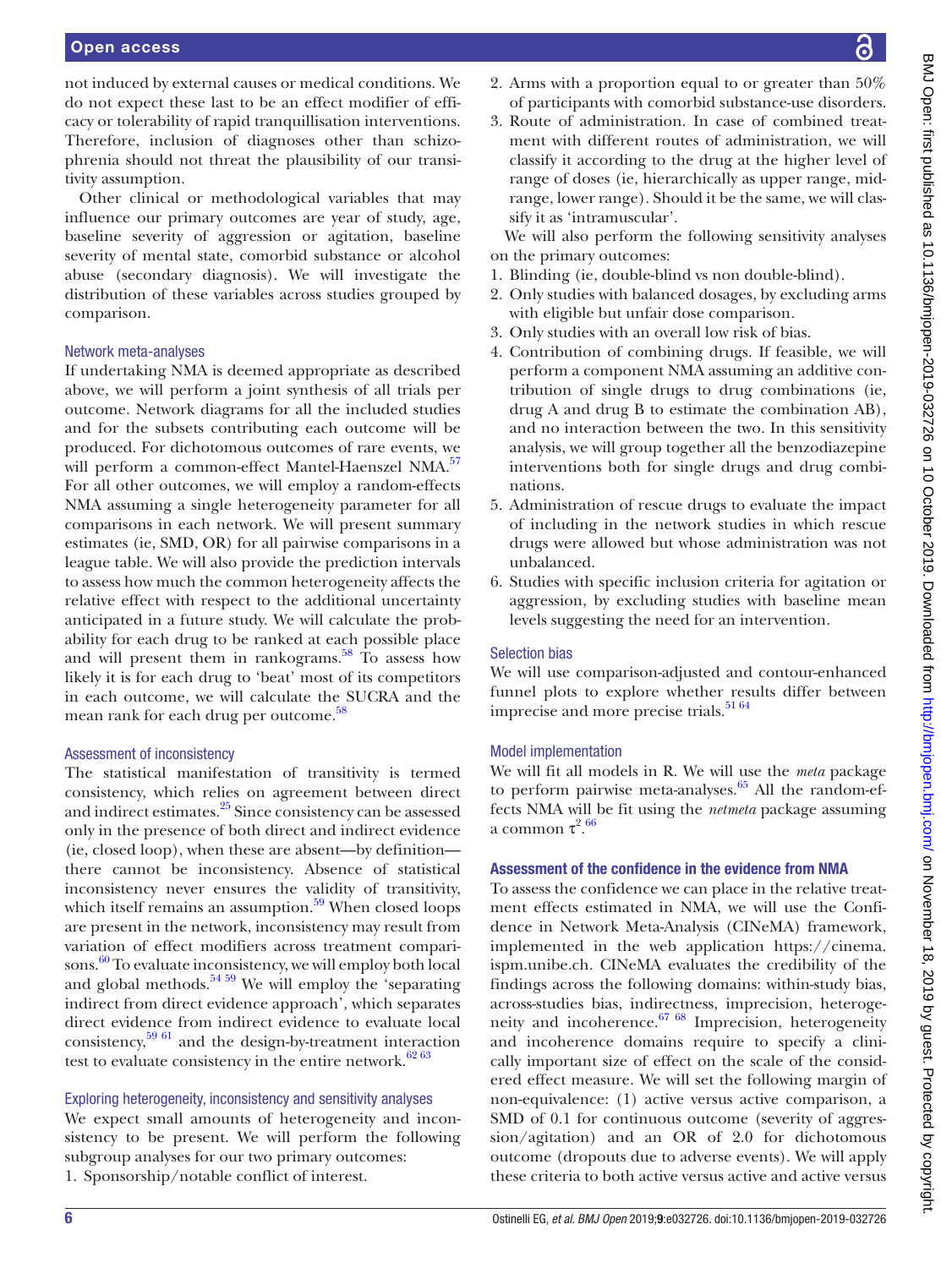placebo comparisons, since we are mainly interested in relative effect of active treatments.

## Patient and public involvement

No patient was involved in the protocol development nor will be involved in the review.

## Ethics and dissemination

This study does not require ethical approval. We will disseminate our findings by publishing results in a peer-reviewed journal.

## Author affiliations

<sup>1</sup>Department of Health Sciences, Università degli Studi di Milano, Milan, Italy <sup>2</sup>Cochrane Schizophrenia Group, Division of Psychiatry and Applied Psychology, Institute of Mental Health, School of Medicine, University of Nottingham, Nottingham, UK

<sup>3</sup>Institute of Social and Preventive Medicine, University of Bern, Bern, Switzerland 4 Department of Health Promotion and Human Behavior and Department of Clinical Epidemiology, Graduate School of Medicine and School of Public Health, Kyoto University, Kyoto, Japan

Twitter Farhad Shokraneh [@Farhad\\_Cochrane](https://twitter.com/Farhad_Cochrane) and Toshi A Furukawa [@Toshi\\_](https://twitter.com/Toshi_FRKW) [FRKW](https://twitter.com/Toshi_FRKW)

Contributors EGO, TAF and GS conceived the study. EGO, TAF, GS, FS and ADA provided substantial contribution to the design of the study during its development. EGO, TAF, GS, FS and ADA revised the study protocol critically for important intellectual content and contributed to its improvement. FS have planned the search in Cochrane Schizophrenia Group (CSzG) register and will conduct it. EGO have planned the search outside the CSzG register and will conduct it. GS supervised the statistical analysis planning. EGO, TAF, GS, FS and ADA gave the final approval to publish the current protocol. All the authors agreed to be accountable for all aspects of the work in ensuring that questions related to the accuracy or integrity of any part of the work are appropriately investigated and resolved.

Funding The authors have not declared a specific grant for this research from any funding agency in the public, commercial or not-for-profit sectors.

Competing interests GS was invited to participate in two scientific meetings on the use of real-world evidence organised by Merck and Biogen. TAF reports personal fees from Meiji, Mitsubishi-Tanabe, MSD and Pfizer and a grant from Mitsubishi-Tanabe, outside the submitted work; TAF has a patent 2018-1 77 688 pending.

Patient consent for publication Not required.

Provenance and peer review Not commissioned; externally peer reviewed.

Open access This is an open access article distributed in accordance with the Creative Commons Attribution Non Commercial (CC BY-NC 4.0) license, which permits others to distribute, remix, adapt, build upon this work non-commercially, and license their derivative works on different terms, provided the original work is properly cited, appropriate credit is given, any changes made indicated, and the use is non-commercial. See: [http://creativecommons.org/licenses/by-nc/4.0/.](http://creativecommons.org/licenses/by-nc/4.0/)

#### ORCID iDs

Edoardo G Ostinelli<http://orcid.org/0000-0002-8717-0832> Armando D'Agostino <http://orcid.org/0000-0002-2126-799X> Farhad Shokraneh<http://orcid.org/0000-0001-9687-8560>

## **REFERENCES**

- <span id="page-6-0"></span>1 Larkin GL, Claassen CA, Emond JA, *et al*. Trends in U.S. emergency department visits for mental health conditions, 1992 to 2001. *[PS](http://dx.doi.org/10.1176/appi.ps.56.6.671)* 2005;56:671–7.
- <span id="page-6-1"></span>2 New A, Tucci VT, Rios J. A modern-day fight Club? The stabilization and management of acutely agitated patients in the emergency department. *[Psychiatr Clin North Am](http://dx.doi.org/10.1016/j.psc.2017.05.002)* 2017;40:397–410.
- <span id="page-6-2"></span>3 Mohr P, Pecenák J, Svestka J, *et al*. Treatment of acute agitation in psychotic disorders. *[Neuro Endocrinol Lett](http://www.ncbi.nlm.nih.gov/pubmed/16136016)* 2005;26:327–35.
- 4 Nordstrom K, Allen MH. Managing the acutely agitated and psychotic patient. *[CNS Spectr](http://dx.doi.org/10.1017/S1092852900026286)* 2007;12:5–11.
- <span id="page-6-3"></span>5 Witt K, van Dorn R, Fazel S. Risk factors for violence in psychosis: systematic review and meta-regression analysis of 110 studies. *[PLoS](http://dx.doi.org/10.1371/journal.pone.0055942)  [One](http://dx.doi.org/10.1371/journal.pone.0055942)* 2013;8:e55942.
- <span id="page-6-4"></span>6 Onwumere J, Grice S, Garety P, *et al*. Caregiver reports of patientinitiated violence in psychosis. *[Can J Psychiatry](http://dx.doi.org/10.1177/070674371405900705)* 2014;59:376–84.
- 7 Smith LM, Onwumere J, Craig T, *et al*. Caregiver correlates of patient-initiated violence in early psychosis. *[Psychiatry Res](http://dx.doi.org/10.1016/j.psychres.2018.09.011)* 2018;270:412–7.
- 8 Ashton RA, Morris L, Smith I. A qualitative meta-synthesis of emergency department staff experiences of violence and aggression. *[Int Emerg Nurs](http://dx.doi.org/10.1016/j.ienj.2017.12.004)* 2018;39:13–19.
- 9 Hodgins S, Alderton J, Cree A, *et al*. Aggressive behaviour, victimisation and crime among severely mentally ill patients requiring hospitalisation. *[Br J Psychiatry](http://dx.doi.org/10.1192/bjp.bp.106.06.029587)* 2007;191:343–50.
- <span id="page-6-5"></span>10 Lukens TW, Wolf SJ, Edlow JA, *et al*. Clinical policy: critical issues in the diagnosis and management of the adult psychiatric patient in the emergency department. *[Ann Emerg Med](http://dx.doi.org/10.1016/j.annemergmed.2005.10.002)* 2006;47:79–99.
- <span id="page-6-7"></span>11 National Institute for Clinical Excellence (NICE). Violence and aggression: short-term management in mental health, health and community settings, 2015. Available: <nice.org.uk/guidance/ng10> [Accessed Jun 2019].
- <span id="page-6-6"></span>12 Ahmed U, Jones H, Adams CE, *et al*. Chlorpromazine for psychosis induced aggression or agitation. *[Cochrane Database Syst Rev](http://dx.doi.org/10.1002/14651858.CD007445.pub2)* 2010;14.
- 13 Belgamwar RB, Fenton M. Olanzapine Im or velotab for acutely disturbed/agitated people with suspected serious mental illness. *Cochrane Database Syst Rev* 2005;2.
- 14 Berk M, Rathbone J, Mandriota-Carpenter SL, *et al*. Clotiapine for acute psychotic illnesses. *[Cochrane Database Syst Rev](http://dx.doi.org/10.1002/14651858.CD002304.pub2)* 2004;11.
- 15 Huf G, Alexander J, Gandhi P, *et al*. Haloperidol plus promethazine for psychosis-induced aggression. *[Cochrane Database Syst Rev](http://dx.doi.org/10.1002/14651858.CD005146.pub3)* 2016;11.
- 16 Jayakody K, Gibson RC, Kumar A, *et al*. Zuclopenthixol acetate for acute schizophrenia and similar serious mental illness. *Cochrane Database Syst Rev* 2012;4.
- 17 Khokhar MA, Rathbone J. Droperidol for psychosis-induced aggression or agitation. *Cochrane Database Syst Rev* 2016;12.
- 18 Khushu A, Powney MJ. Haloperidol for long-term aggression in psychosis. *[Cochrane Database Syst Rev](http://dx.doi.org/10.1002/14651858.CD009830.pub2)* 2016;11.
- 19 Ostinelli EG, Brooke-Powney MJ, Li X, *et al*. Haloperidol for psychosis-induced aggression or agitation (rapid tranquillisation). *Cochrane Database Syst Rev* 2017;7.
- 20 Ostinelli EG, Jajawi S, Spyridi S, *et al*. Aripiprazole (intramuscular) for psychosis-induced aggression or agitation (rapid tranquillisation). *[Cochrane Database Syst Rev](http://dx.doi.org/10.1002/14651858.CD008074.pub2)* 2018;1.
- 21 Ostinelli EG, Hussein M, Ahmed U, *et al*. Risperidone for psychosisinduced aggression or agitation (rapid tranquillisation). *[Cochrane](http://dx.doi.org/10.1002/14651858.CD009412.pub2)  [Database Syst Rev](http://dx.doi.org/10.1002/14651858.CD009412.pub2)* 2018;4.
- 22 Vangala R, Ahmed U, Ahmed R, *et al*. Loxapine inhaler for psychosisinduced aggression or agitation. *[Cochrane Database Syst Rev](http://dx.doi.org/10.1002/14651858.CD010190)* 2012;12.
- 23 Wilkie F, Fenton M, Cochrane Schizophrenia Group. Quetiapine for psychosis-induced aggression or agitation. *[Cochrane Database Syst](http://dx.doi.org/10.1002/14651858.CD009801)  [Rev](http://dx.doi.org/10.1002/14651858.CD009801)* 2012;313.
- 24 Zaman H, Sampson SJ, Beck AL, *et al*. Benzodiazepines for psychosis-induced aggression or agitation. *[Cochrane Database Syst](http://dx.doi.org/10.1002/14651858.CD003079.pub4)  [Rev](http://dx.doi.org/10.1002/14651858.CD003079.pub4)* 2017;12.
- <span id="page-6-8"></span>25 Cipriani A, Higgins JPT, Geddes JR, *et al*. Conceptual and technical challenges in network meta-analysis. *[Ann Intern Med](http://dx.doi.org/10.7326/0003-4819-159-2-201307160-00008)* 2013;159:130–7.
- <span id="page-6-9"></span>26 Moher D, Shamseer L, Clarke M, *et al*. Preferred Reporting Items for Systematic Review and Meta-Analysis Protocols (PRISMA-P) 2015 statement. *[Syst Rev](http://dx.doi.org/10.1186/2046-4053-4-1)* 2015;4:1.
- 27 Chaimani A, Caldwell DM, Li T, *et al*. Additional considerations are required when preparing a protocol for a systematic review with multiple interventions. *[J Clin Epidemiol](http://dx.doi.org/10.1016/j.jclinepi.2016.11.015)* 2017;83:65–74.
- 28 Hutton B, Salanti G, Caldwell DM, *et al*. The PRISMA extension statement for reporting of systematic reviews incorporating network meta-analyses of health care interventions: checklist and explanations. *[Ann Intern Med](http://dx.doi.org/10.7326/M14-2385)* 2015;162:777–84.
- 29 Shamseer L, Moher D, Clarke M, *et al*. Preferred Reporting Items for Systematic Review and Meta-Analysis Protocols (PRISMA-P) 2015: elaboration and explanation. *[BMJ](http://dx.doi.org/10.1136/bmj.g7647)* 2015;349:g7647.
- <span id="page-6-10"></span>30 Gardner DM, Murphy AL, O'Donnell H, *et al*. International consensus study of antipsychotic dosing. *[AJP](http://dx.doi.org/10.1176/appi.ajp.2009.09060802)* 2010;167:686–93.
- <span id="page-6-11"></span>31 Swift RH, Harrigan EP, Cappelleri JC, *et al*. Validation of the behavioural activity rating scale (BARS)™: a novel measure of activity in agitated patients. *[J Psychiatr Res](http://dx.doi.org/10.1016/S0022-3956(01)00052-8)* 2002;36:87–95.

BMJ Open: first published as 10.1136/bmjopen-2019-032726 on 10 October 2019. Downloaded from <http://bmjopen.bmj.com/> BMJ Open: First published by copyright.

BMJ Open: first published as 10.1136/bmijopen-2019-032726 on 10 October 2019. Downloaded from http://bmjopen.bmj.com/ on November 18, 2019 by guest. Protected by copyright.